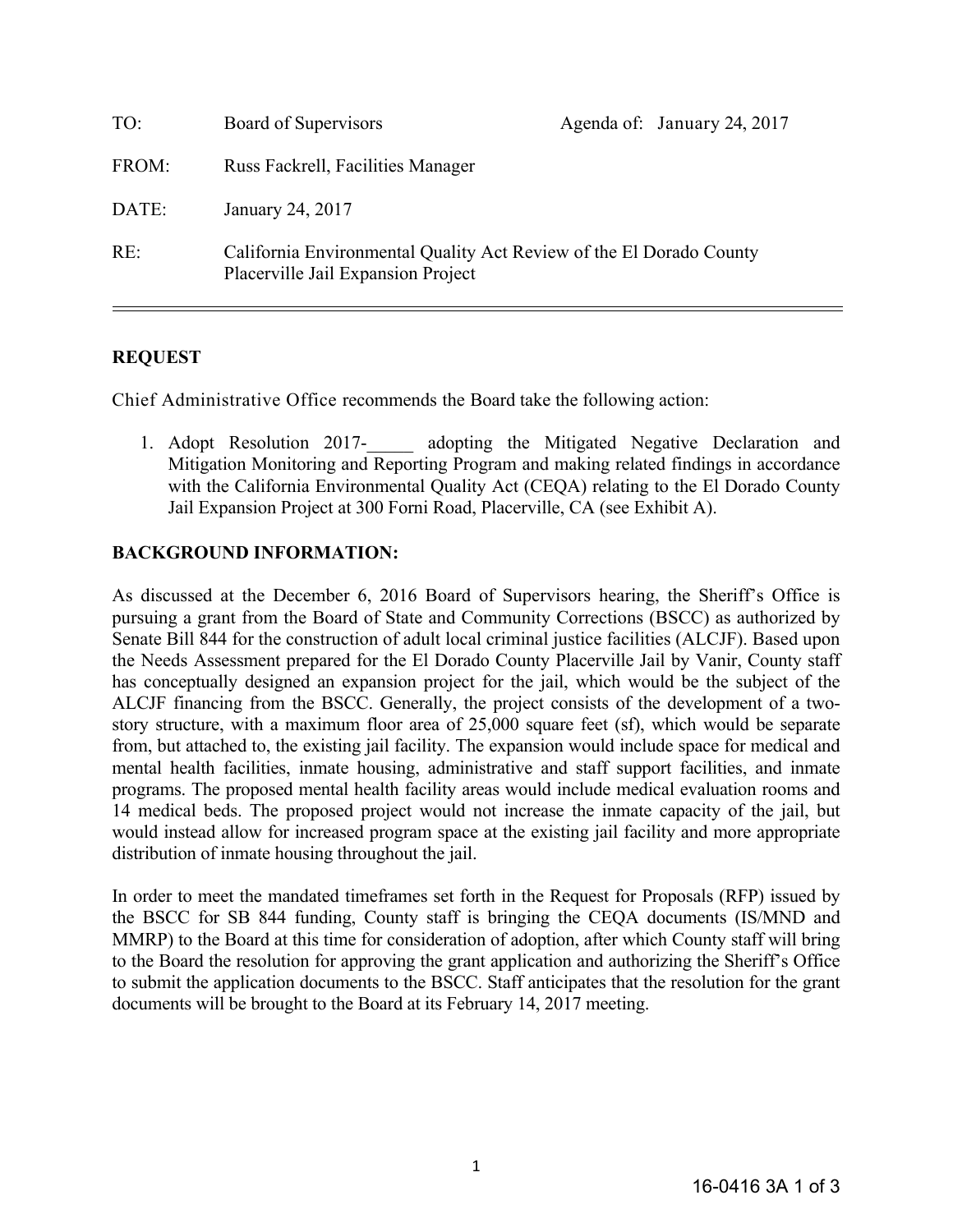### **DISCUSSION:**

### **Environmental Review**

The RFP issued by the BSCC requires compliance with the California Environmental Quality Act (CEQA) as part of the grant application. CEQA compliance is among the factors considered by BSCC for funding preference, and is listed in the "Readiness to Proceed" section of the RFP. Consequently, the County retained Raney Planning and Management, Inc. to prepare an Initial Study environmental checklist, consistent with Appendix G of the CEQA Guidelines, to determine the appropriate level of environmental review for the proposed project. Based upon the Initial Study checklist, the County determined that the appropriate CEQA document is a Mitigated Negative Declaration for the following reasons. The Initial Study identifies certain potentially significant effects, but there is no substantial evidence, in light of the whole record before the agency, that the project as mitigated may have a significant effect on the environment. More specifically, potentially significant impacts were identified for aesthetics, biological resources, cultural resources, geology and soils, hydrology and water quality, and noise. However, the Initial Study/Mitigated Negative Declaration (IS/MND) includes feasible, fully enforceable mitigation measures to reduce all impacts to a less-than-significant level.

The County released a Notice of Intent to Adopt a Mitigated Negative Declaration (NOI) using the following methods: 1) publication of NOI in the Mountain Democrat on December 13, 2016; 2) mailing of NOI to  $\overline{XX}$ ; and 3) posting of the NOI with the El Dorado County Clerk. Although the project is not considered to be of statewide, regional, or areawide significance, pursuant to CEQA Guidelines Section 15206, the County also decided to submit the IS/MND to the State Clearinghouse for state agency review. The 30-day review period extended from December 13, 2016 to January 11, 2017. One comment letter was received from the Central Valley Regional Water Quality Control Board (CVRWQCB). The letter, dated December 23, 2016, is the agency's standard letter and does not specifically address the Jail Expansion IS/MND. The proposed project's compliance with the CVRWQCB's Phase II MS4 permit is addressed in the Hydrology and Water Quality section of the IS/MND.

In compliance with CEQA Guidelines Section 15097, a Mitigation Monitoring and Reporting Program (MMRP) has been prepared for the project. The CEQA Resolution attached to this staff report recommends that the Board of Supervisors adopt the IS/MND and related MMRP for the Jail Expansion project.

# **Tribal Consultation**

Consistent with Public Resources Code Section 20180.3.1(a), prior to the release of the IS/MND for public review, the County sent notification regarding the proposed project to tribes that are traditionally and culturally affiliated with the geographic area of the proposed project and that previously requested the County to provide formal notification of proposed projects in their geographic area. Two tribes, Wilton Rancheria and Shingle Springs Rancheria, responded to the County's notification and requested formal consultation on the proposed project. Subsequently, the County contacted both tribes to initiate a consultation meeting. To date, only the Shingle Springs Rancheria has responded to the County's invitation. The County met with Shingle